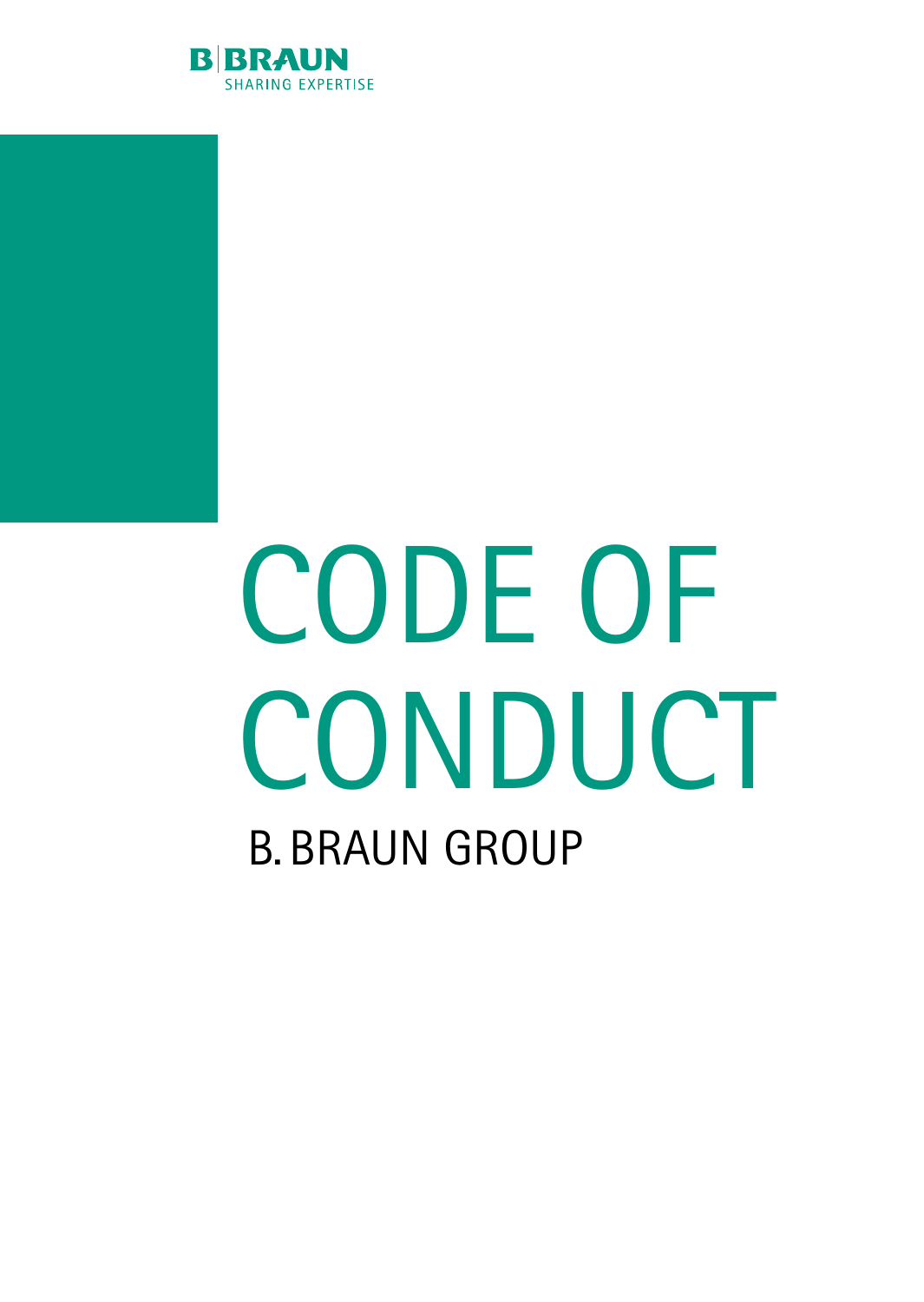### **PRINCIPLES**

In accordance with our Corporate Strategy we, the familyowned B.Braun Group, have adopted legality and corporate responsibility within our Corporate Governance Principles. Each of the B.Braun Group Companies is expected to abide by applicable laws and other regulations in the countries where it conducts business as a minimum standard. Some countries shall also carefully consider which principles of Good Corporate Governance should be implemented in addition to their local national laws and regulations.

Compliance for the B.Braun Group is more than simply complying with laws and legal requirements. It also embraces the ethical values of integrity, fairness and sustainability.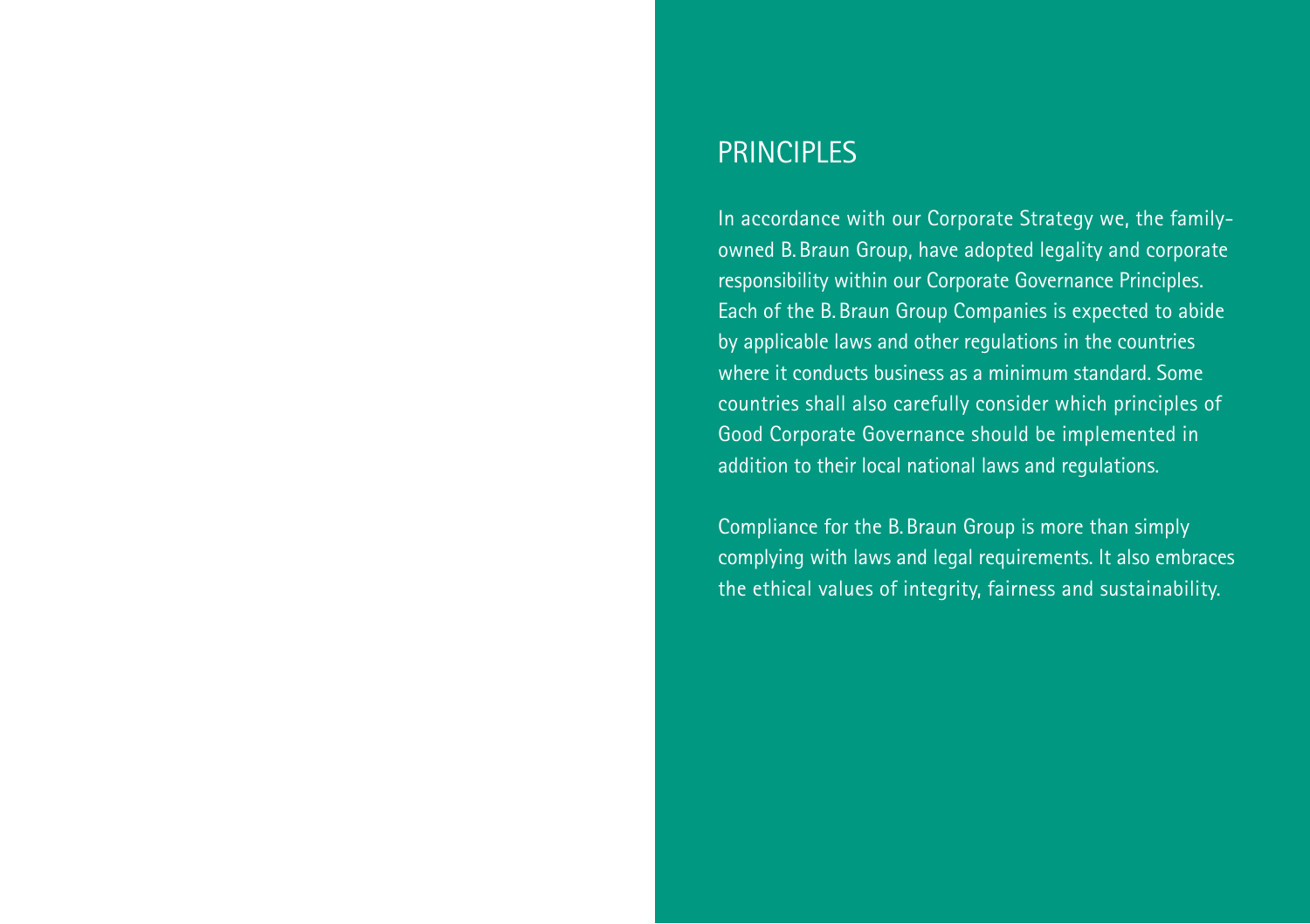This ensures that we, in the B.Braun Group, behave transparently both internally and externally.

The Code outlines the basics for the ethical behavior of all our employees and is mandatory for all our activities worldwide. This Code of Conduct is the basis of an overall B.Braun Compliance Management System. B.Braun Group Companies are required to enact the Code as a minimum standard. Countries shall carefully consider which principles of Good Corporate Governance should be implemented in addition to the local national laws and regulations and shall supplement it by additional national or worldwide guidelines as applicable.

B.Braun Melsungen AG - The Board

# 1. CONFLICTS OF INTEREST

We assure that private interests do not interfere with the interests of our company.

A Conflict of Interest arises when an employee's private interest interferes or "conflicts" with his or her duties as a B. Braun employee. The B. Braun Group acknowledges and respects its employees' private interests and activities. However the B.Braun Group expects undivided loyalty from all its employees.

Employees may not engage in activities which could conflict with B.Braun Group's business and could interfere with the employee's assigned job responsibilities, which at all times must be performed in B. Braun's best interests.

Employees may not use their position within B.Braun, or B. Braun's information or assets, for personal gain or to improperly benefit others.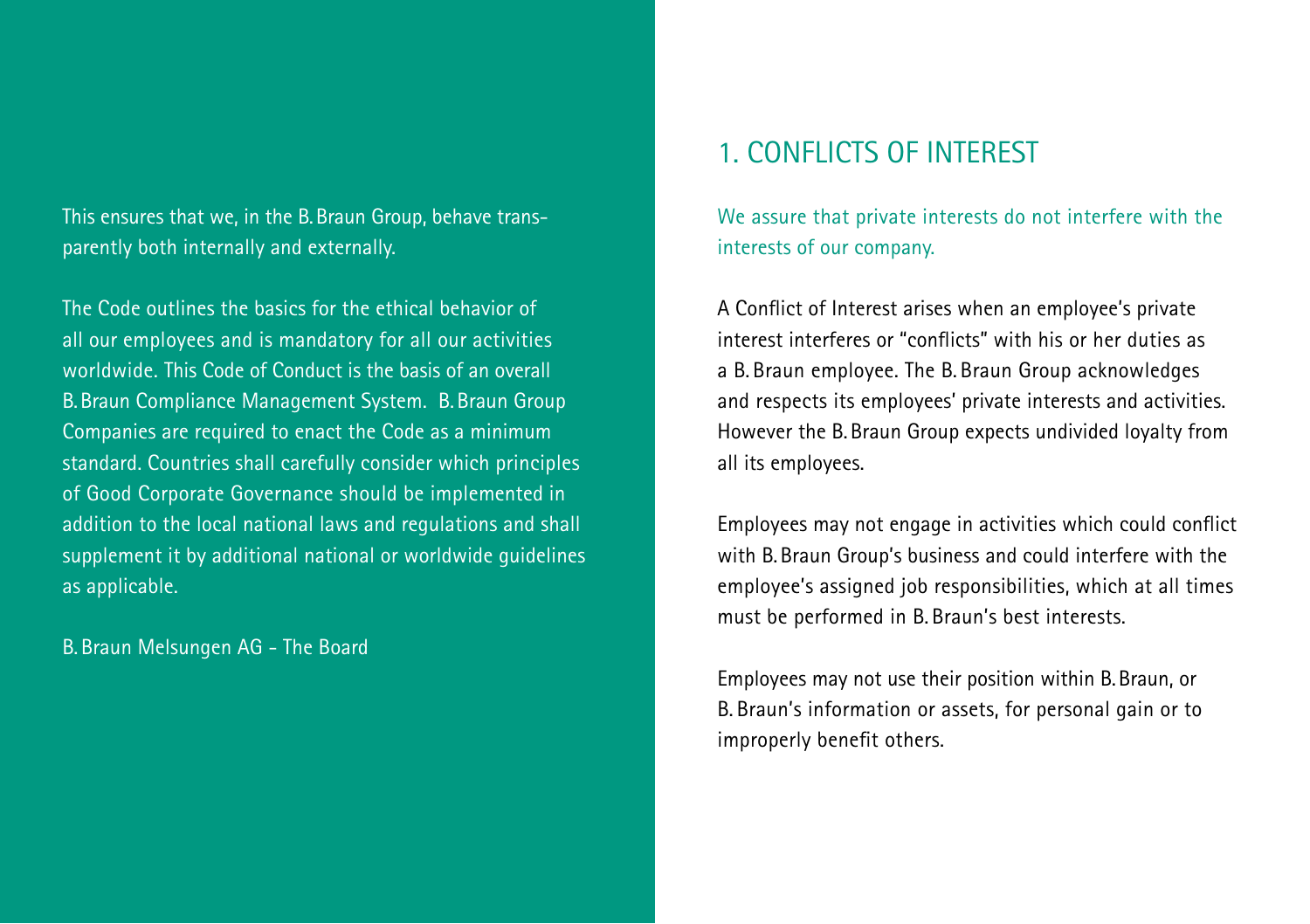To avoid risks associated with Conflicts of Interest, including the appearance of a Conflict of Interest, B.Braun Group employees are required to disclose any real or potential Conflict of Interest to their supervisor or a designated department or committee which will address and resolve the conflict as necessary.

# 2. COMPANY'S PROPERTY AND VALUABLE ASSETS

We protect the property, the propriety assets and the business opportunities of our company, including but not limited to, know-how, patents, trademarks, real estate and work equipment.

The property and propriety values essential to the B. Braun Group's operations have been accumulated through the hard work and dedication of B.Braun employees.

All B.Braun Group employees are expected to protect and preserve the company's property and other valuable assets to ensure and promote our continuing success and the B.Braun Group's sustainable development.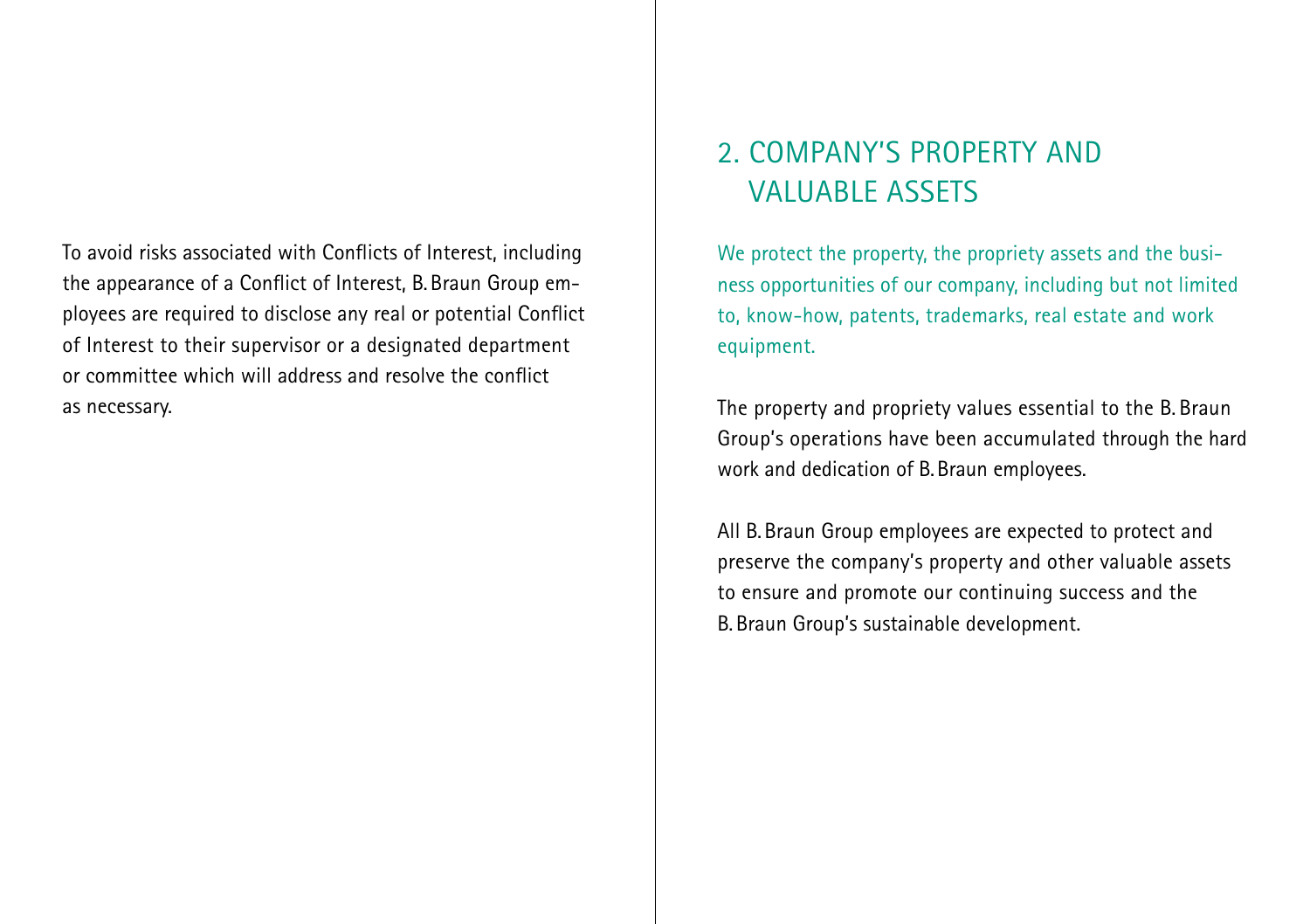# 3. PROTECTING CONFIDENTIAL INFORMATION

We protect all business and trade secrets of our company by keeping all proprietary information confidential. We label all our company's business and trade secrets as strictly confidential.

If we have a need to disclose confidential information to our business partners we require them to keep such information confidential. All documents and other data media which include business or trade secrets shall be specially secured to protect against any unauthorized access.

We protect the personal data of our employees against unauthorized disclosure.

Our employee's personal data is handled with special care and in compliance with all applicable regulations.

We take heightened precautions to protect confidential and personal data with specific organizational and procedural measures to avoid unauthorized collection, use and processing.

# 4. EQUAL OPPORTUNITIES AND FAIR WORKING CONDITIONS

We respect diversity and our hiring, employment and business decisions are never based on consideration of race, age, appearance, ethnic background, gender, religion, and ideology, disability, sexual orientation or any other characteristic that is protected by law.

The B.Braun Group acknowledges its responsibility for compliance and promotion of human rights and abides by the core labour standards of the International Labour Organisation (ILO). B.Braun considers cultural diversity a company asset. Diversity and equal opportunity are both a part of our philosophy and important elements of our success in the global market place. The B.Braun Group's diverse work force is one of our greatest assets thereby enhancing our worldwide reputation as an attractive employer. Our Staffing Policy is designed to attract and retain the most skilled candidates and our Employment Practices are designed to assure equal opportunity in compliance with law extending beyond legal compliance to create an environment that is considerate of all employees and customers wherever B.Braun conducts business.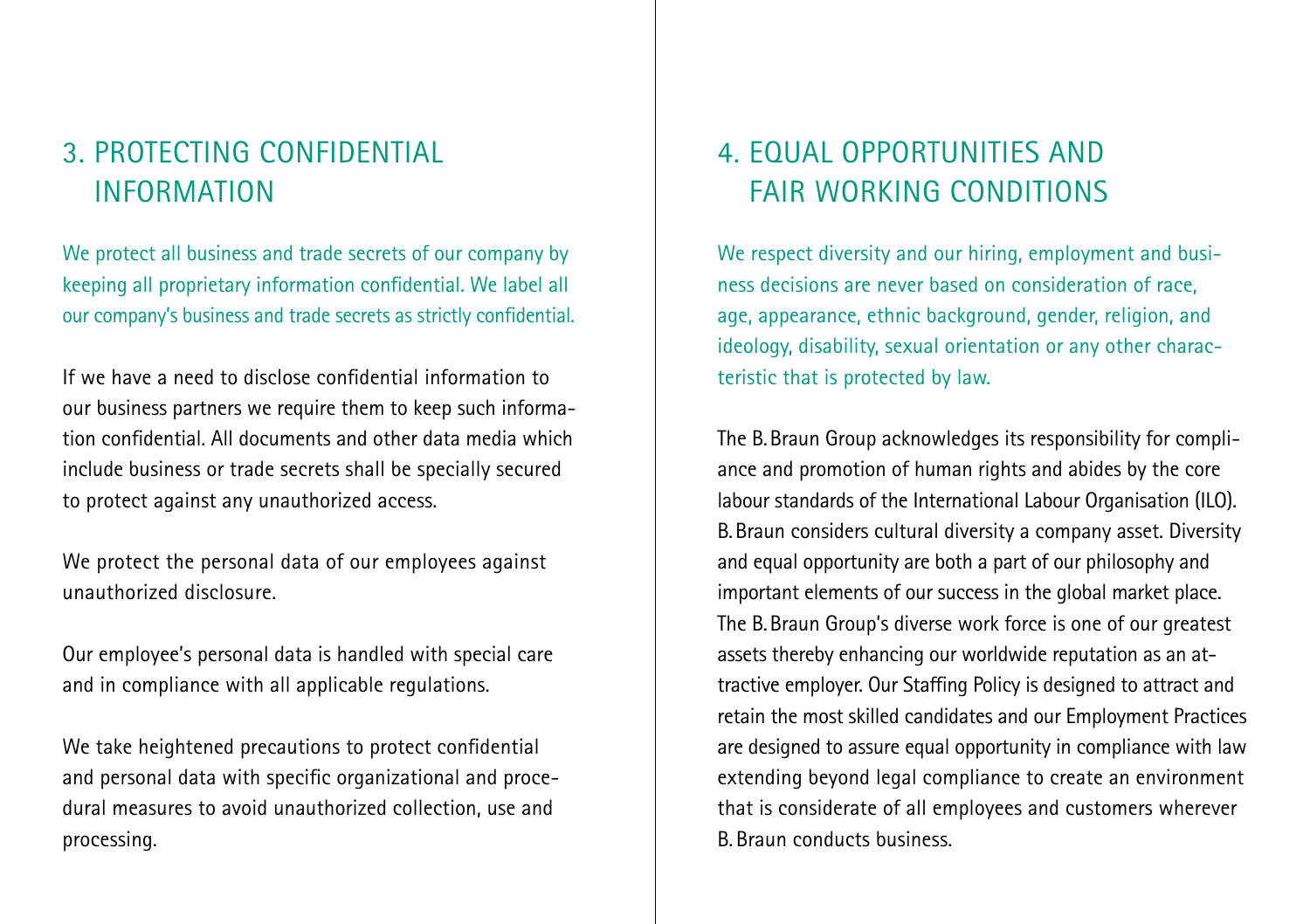# 5. PROTECTING THE ENVIRONMENT 6. SAFETY OF OUR EMPLOYEES

We are committed to environmental sustainability. Our goal is to ensure a clean environment for current and future generations.

At a minimum we comply with all statutory and international standards regarding regulations for environmental protection.

Beyond compliance with law, we respect the environment and use natural resources sparingly. We have combined environmental responsibility and the conservation of energy to produce world-class products.

We are committed to creating and maintaining a safe working environment for our employees. Management and employees commit themselves to ensure safe and productive operations.

Supervisors are responsible for ensuring that employees are properly trained in all safety procedures applicable to their roles. All employees are responsible for immediately reporting incidences of addictive substance abuse, intimidation, violence or harassment to their supervisor. Appropriate measures will be taken. By working together our work and health management systems guarantee our high standards.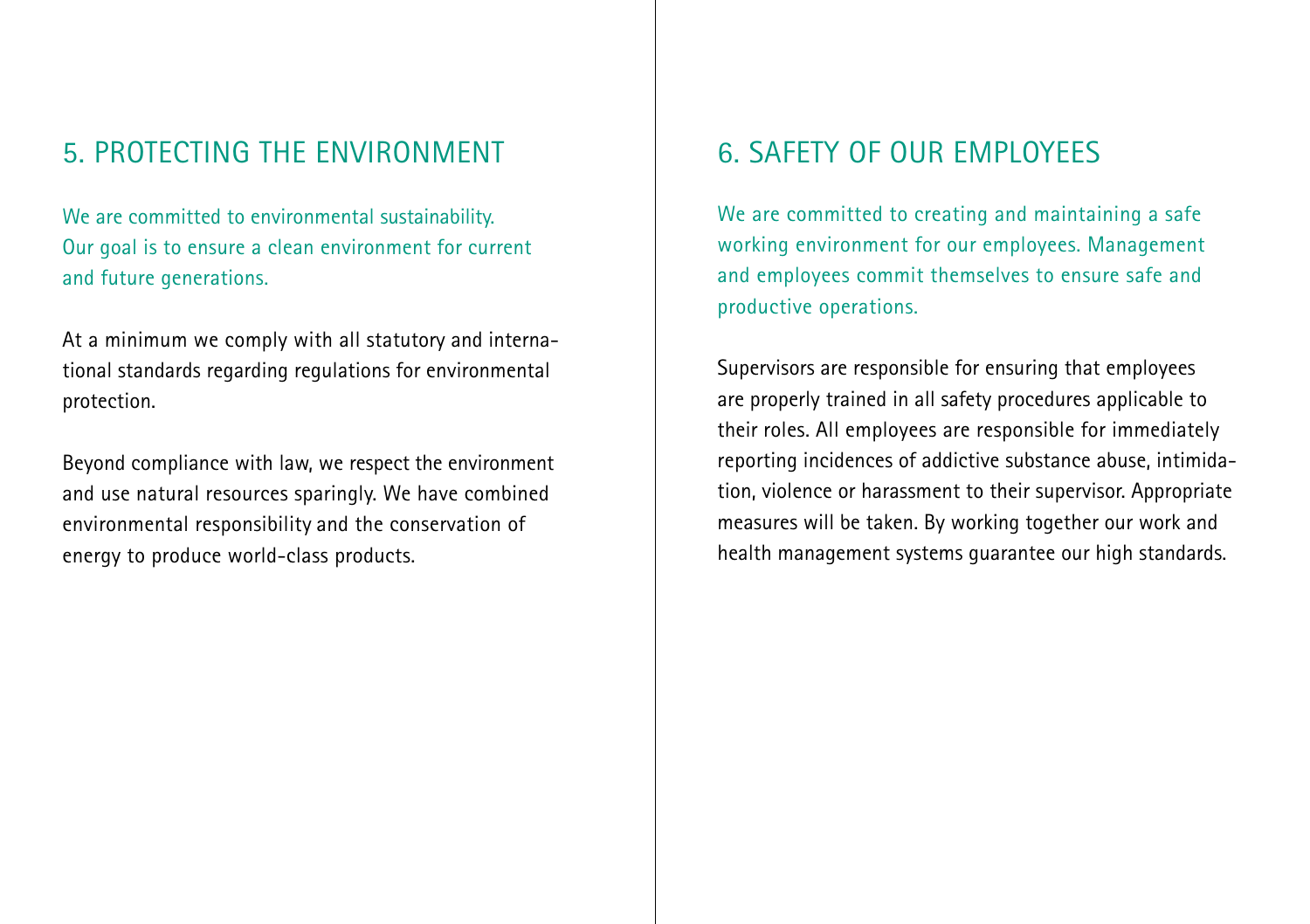### 7. AVOIDING CORRUPTION AND BRIBERY

We are committed to the highest standards of behavior in our worldwide business practices. We do not provide illegal or unjustified benefits or advantages. Nor do we accept such benefits or advantages.

The healthcare industry is highly regulated. Misconduct may lead to significant negative consequences. At B.Braun, we avoid these by incorporating integrity and fair dealing into all our business activities. Every B. Braun employee is responsible for avoiding corruption and may at no time offer, promise, pay, or authorize any improper value or accept unfair advantages (such as money, goods, or services) to obtain or retain an improper advantage when transacting company business.

This applies to all business relationships, including business partners and all other third parties acting on our behalf.

Third party requests for charitable donations, funds for educational programs or product donations will be granted only in accordance with any statutory provisions and the relevant B. Braun policies. By this we ensure that all grants are independent of business pressure and are documented, transparent and comply with Fair Market Value. If we cannot do something fairly we will not do it at all.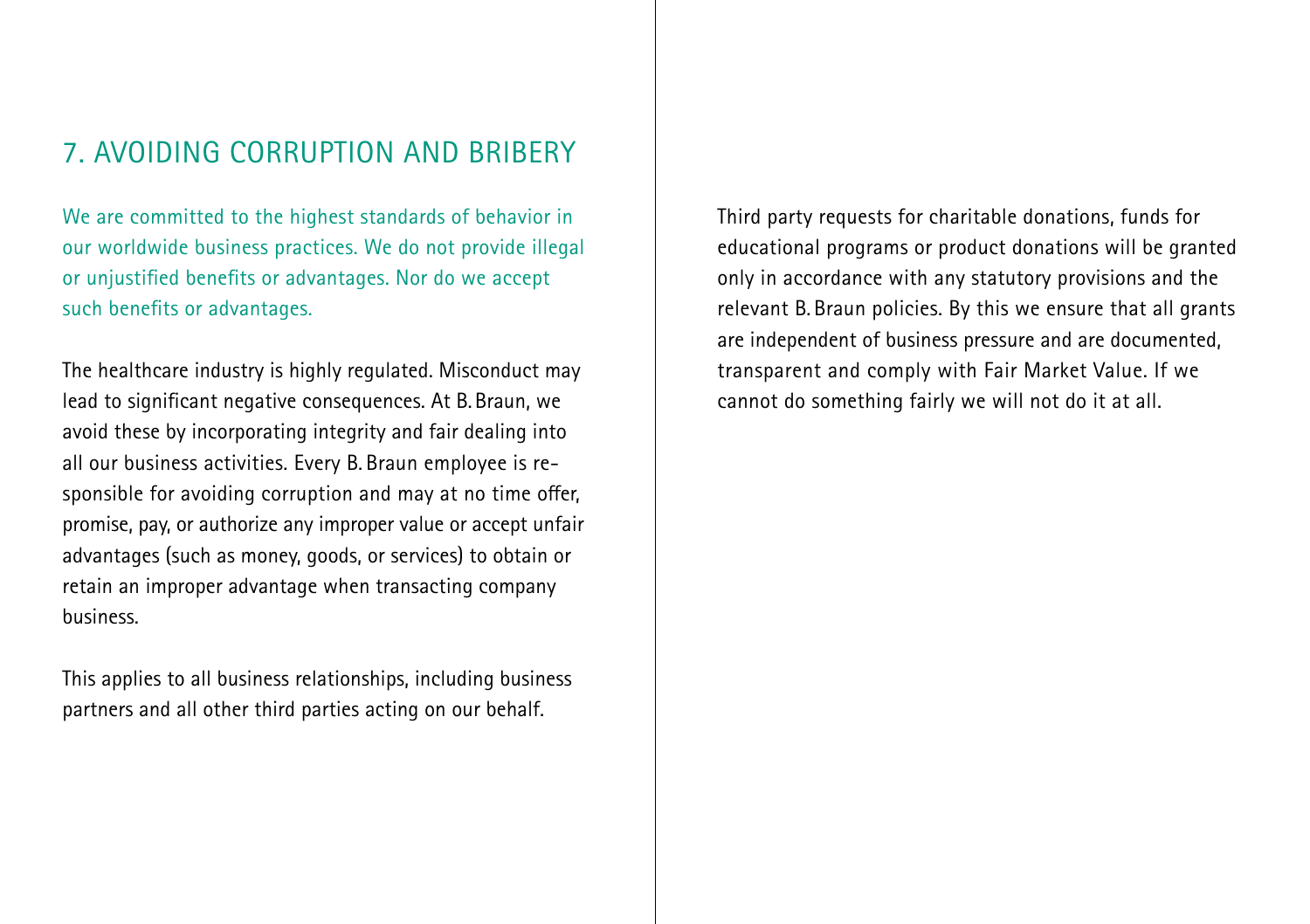## 8. FAIR COMPETITION AND DEALING

We seek to outperform our competition fairly and honestly through superior performance, never through unethical or illegal business practices. The B.Braun Group complies with all national and international trade control and embargo laws.

We deal fairly with customers, competitors, patients, government authorities and employees. We promote free and fair competition fairly and transparently. We rely on the quality of our products and services and reject unfair or illegal market practices, in particular any collusion or appearance of collusion with business partners meant to affect free competition.

As a global company, B. Braun complies with the laws of each jurisdiction in which it does business as well as complying with international requirements.

Some jurisdictions, as well as the United Nations, have enacted export and trade restrictions, including embargoes which we respect. B. Braun is committed to combating organized crime and terrorist financing by only conducting business with legally compliant business partners.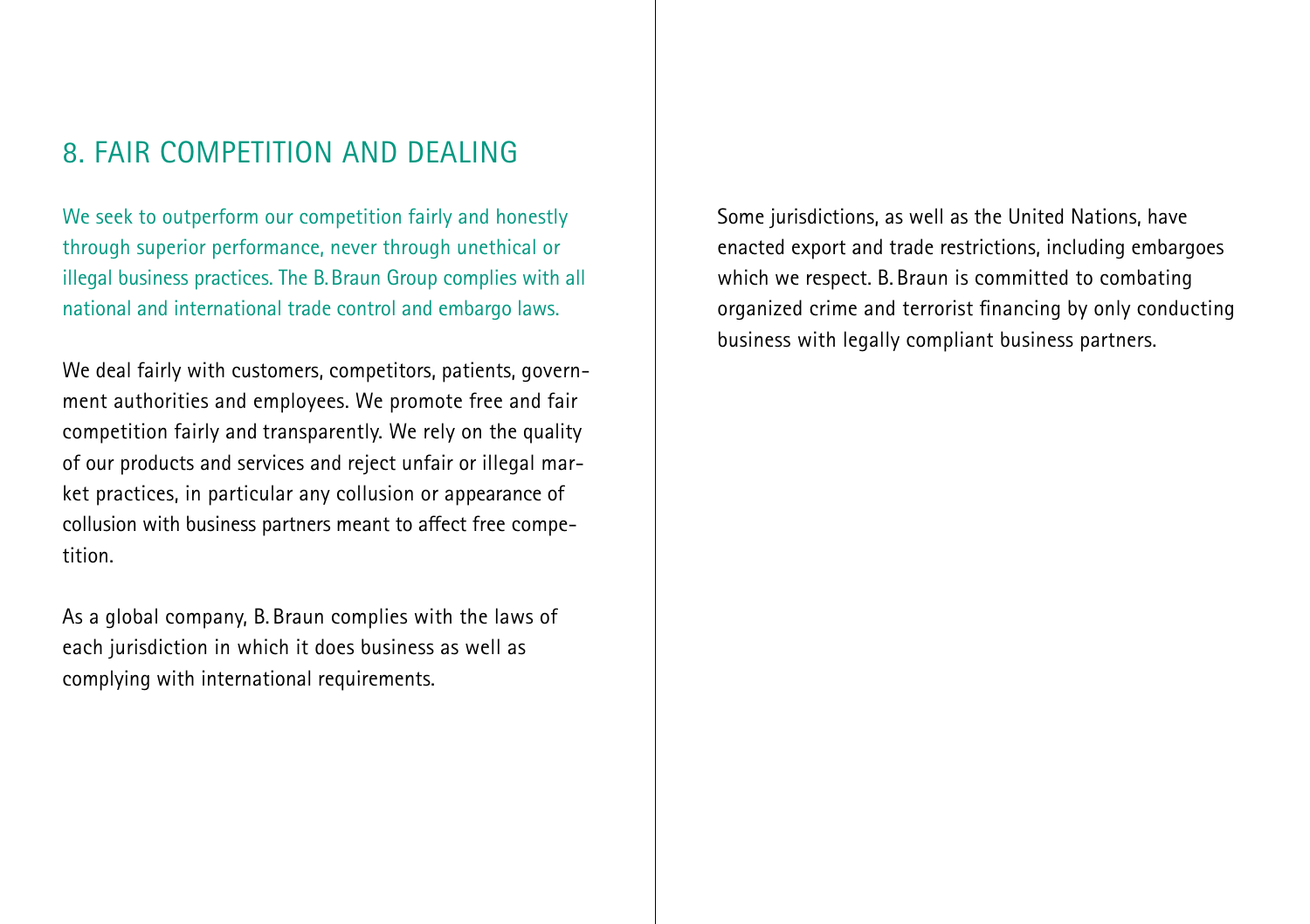## 9. SAFETY OF PRODUCTS AND OUALITY

We develop, produce and distribute high quality products and services which are safe and reliable. Patient safety is our focus.

Our products and services have been designed to help improve patient health and reduce patient suffering. Our products comply with all statutory and administrative requirements as well as with our own internal safety and quality guidelines. We continuously monitor our product processes in accordance with law and internal policies and procedures.

Our customers can rely on the safety, reliability and high quality of our products. Consumer satisfaction is the basis for our sustainable business success. In order to maintain the trust of our customers and promote patient safety and satisfaction, all B.Braun Group employees are dedicated to product and service quality.

Each of the B.Braun Group companies implements appropriate safeguards to ensure compliance with all quality regulations and that all complaints are recorded and dealt with in a timely manner.

# 10. SHARING EXPERTISE

Sharing Expertise is B.Braun's promise to share, systematically expand and effectively use its medical expertise and knowledge in healthcare – in close and compliant dialogue with customers and partners.

For our employees, "Sharing Expertise" means contributing and constantly developing their own expertise and our company's expertise.

Through ongoing interaction with external business partners we are able to recognize the needs of the medical community and work with doctors and other healthcare professionals to improve patients' quality of life.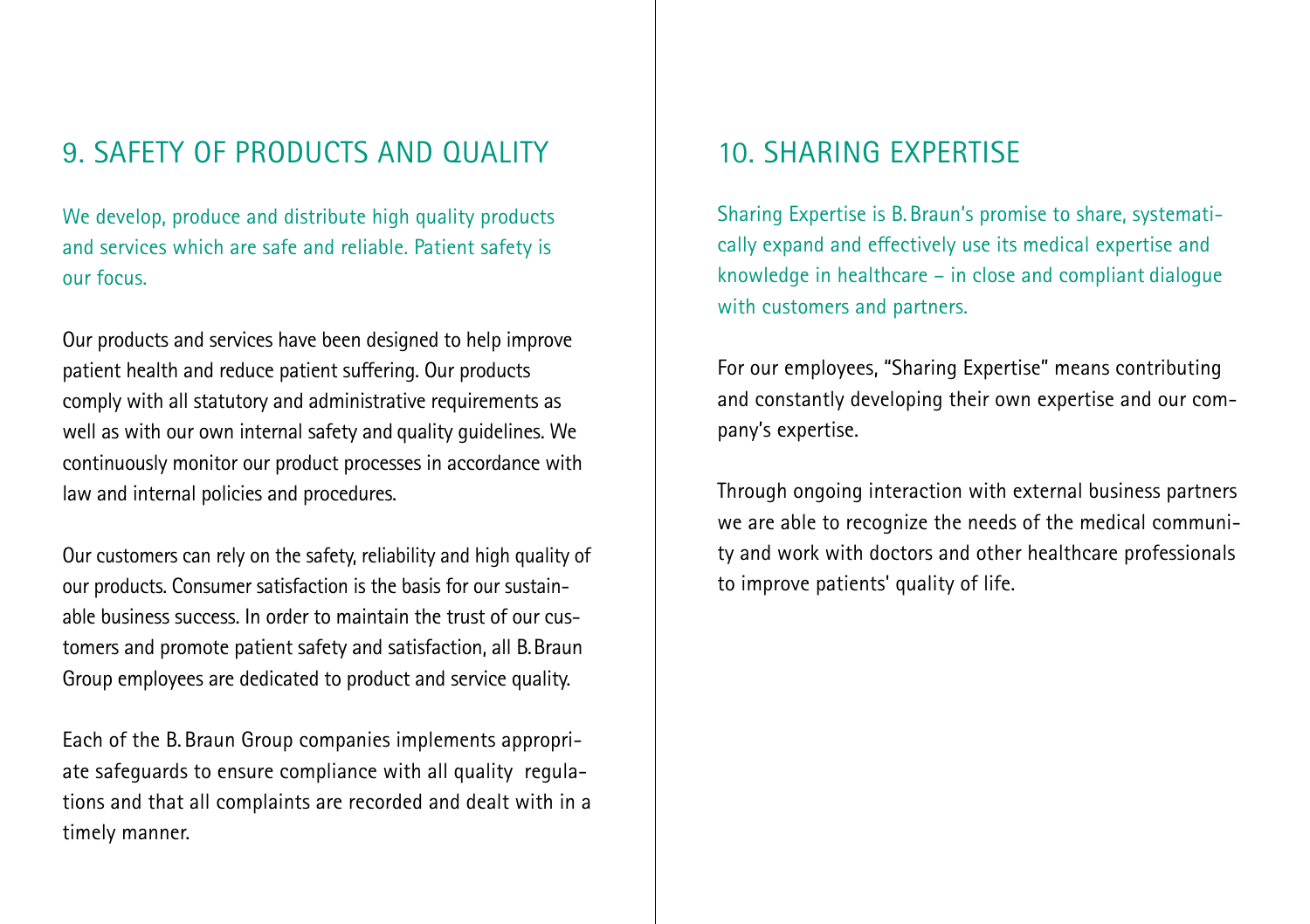### COMPLIANCE PROGRAM AND PROCEDURE

The Management of each B. Braun Group Company is responsible for establishing, maintaining and continually improving a local Compliance Program, in accordance with company requirement and any local jurisdictional rules and regulations applicable to them.

The Compliance Program should include a local Compliance Committee, the appointment of a Compliance Officer, dissemination and training on this Code of Conduct, continuous monitoring of the company's compliance status, regular and periodic written status reports, and the creation of reporting channels to encourage employees to report any suspected violations of the Code of Conduct or suspected violations of law.

We operate in a highly regulated industry that requires strict compliance with laws, rules, standards and regulations that can be complex. This Code provides guidance to avoid violations while conducting business fairly and in compliance with law. Non-compliance may result in reputational damage and significant penalties for the employee and the company.

To ensure compliance, employees are required to report any suspected violations of the Code of Conduct or the law. Appropriate communication channels have been established which are managed by the Compliance Officers. All reports of suspected non-compliance will be investigated appropriately and corrective action will be taken as required. The B.Braun Group prohibits any retaliation against an employee for reporting a violation or suspected violation in good faith.